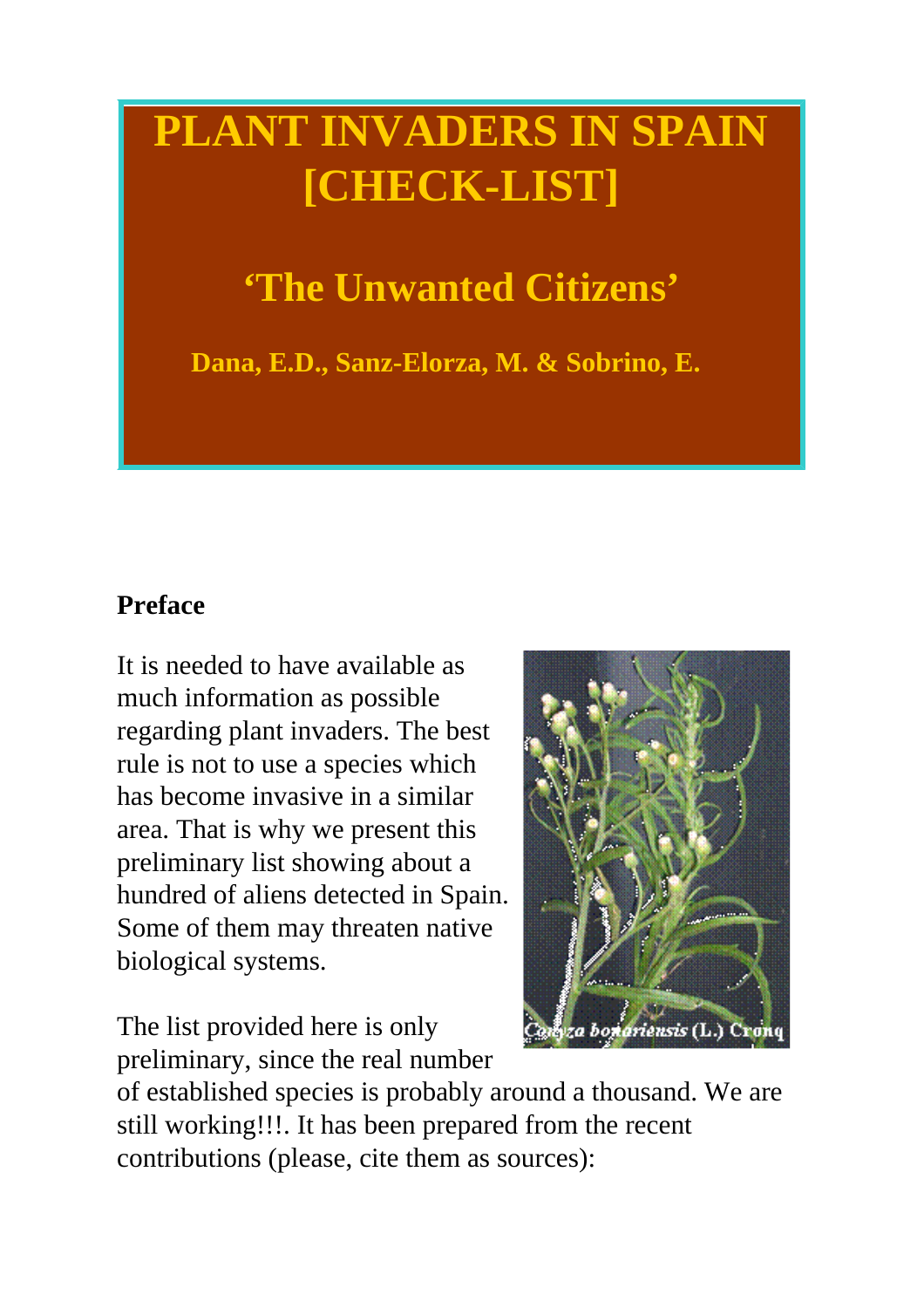(1) **Sanz-Elorza, M., Dana, E.D. & Sobrino, E. 2001.** Aproximación al listado de plantas alóctonas invasoras reales y potenciales en España. *Lazaroa* 22: 121-131. [English abstract] (2) **Dana, E.D. Cerrillo, M.I., Sanz-Elorza, M., Sobrino, E. & Mota, J.F**. 2001. Contribución al conocimiento de las xenófitas en España: catálogo provisional de la flora alóctona de Almería. *Acta Botanica Malacitana* 26 264-276. [English abstract]

We have included also some unpublished recent data within this list.

The species have been arranged first by their invasive character (from higher to lower). Within the most aggressive, species have been presented by their morphology (herbaceous, woody, and so on). Within species are alphabetically listed. Consideration of 'Invasiveness' follows the recent proposal by **Richardson, D., Pysek, P., Rejmánek, M., Barbour, M.G., Panetta, F.D. & West, C.J. 2000.** Naturalization and invasion of alien plants: concepts and definitions. *Diversity and Distributions* 6: 93–107.

**Species with Clear Invasive Behaviour**

**Key for symbols:**

**3** = **dangerous (causing ecological damage or alteration) for natural ecosystems**

**2** = **it is known as invasive and although it is not threatening natural or man-made ecosystems, it is suspected to do it in the near future**

**1** = **with a clear invasive behaviour, although by the moment it is only found in largely disturbed systems. We advise to**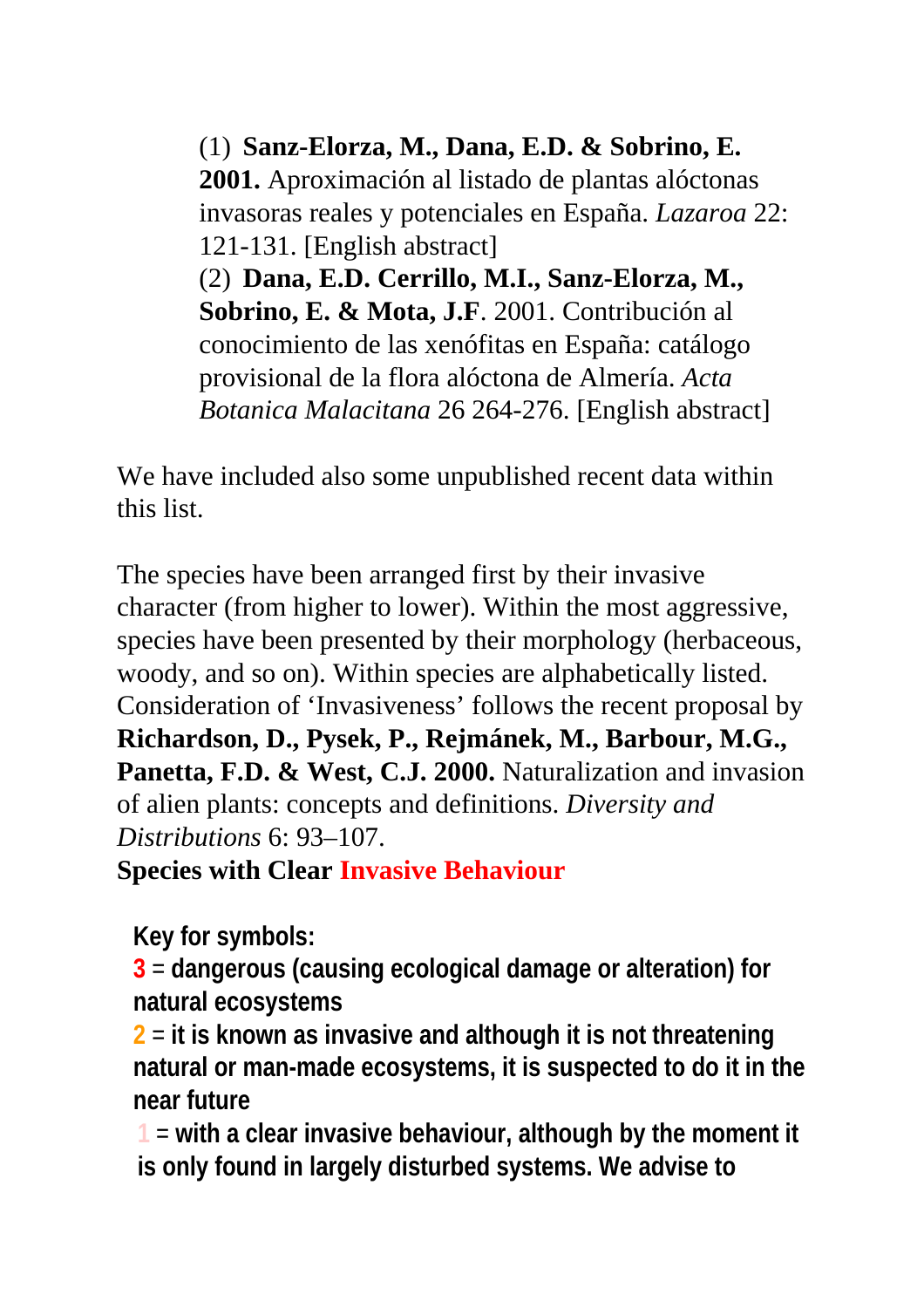## **monitor its further behaviour**

#### **Herbaceous**

| <b>Invasiveness</b> |                                                            |
|---------------------|------------------------------------------------------------|
| <b>Class</b>        |                                                            |
| 2                   | Abutilon teophrasti Medik.                                 |
| 1                   | Amaranthus albus L.                                        |
| 1                   | Amaranthus blitoides S. Watson                             |
| 1                   | Amaranthus hybridus L.                                     |
| 1                   | Amaranthus viridis L.                                      |
| 1                   | Amaranthus blitum L. subsp. emarginatus (Moq. ex Uline &   |
|                     | Bray) Carretero                                            |
| 1                   | Amaranthus muricatus (Moq.) Hieron                         |
| 1                   | Amaranthus powellii S. Watson                              |
| $\overline{2}$      | Achyranthes sicula (L.) All.                               |
| 3                   | Ageratina adenophora (Spreng.) King & H. Rob.              |
| 1                   | Ambrosia artemisiifolia L.                                 |
| 3                   | Arctotheca calendula (L.) Levyns                           |
| 1                   | Artemisia verlotiorum Lamotte                              |
| 3                   | Arundo donax L.                                            |
| 1                   | Asclepias curassavica L.                                   |
| $\overline{2}$      | Aster squamatus (Spreng.) Hieron.                          |
| 1                   | Bidens aurea (Aiton) Sherff                                |
| $\overline{2}$      | Bidens frondosa L.                                         |
| $\overline{2}$      | Bidens pilosa L.                                           |
| 2                   | Bidens subalternans DC.                                    |
| 2                   | Bromus willdenowii Kunth                                   |
| $\overline{2}$      | Cenchrus incertus M.A. Curtis                              |
| $\overline{2}$      | Centaurea diluta Aiton                                     |
| 3                   | Conyza albida Willd. ex Spreng.                            |
| 3                   | Conyza bonariensis (L.) Cronq.                             |
| 3                   | Conyza canadensis (L.) Cronq.                              |
| 3                   | Cortaderia selloana (Schultes & Schultes fil.) Ascherson & |
|                     | Graebner                                                   |
| 3                   | Cotula coronopifolia L                                     |
| 2                   | Chloris gayana Kunth                                       |
| 3                   | Cyperus eragrostis Lam.                                    |
| 2                   | Chamaesyce polygonifolia (L.) Small                        |
| 1                   | Datura inoxia Miller                                       |
| 1                   | Datura stramonium L.                                       |
| 2                   | Echinochloa hispidula (Retz.) Nees ex Royle                |
| 2                   | Echinochloa oryzoides (Ard.) Fritsch                       |
| $\overline{2}$      | Echinochloa oryzicola Vasinger                             |
| 3                   | Eichhornia crassipes (C.F.P. Mart.) Solms-Laub.            |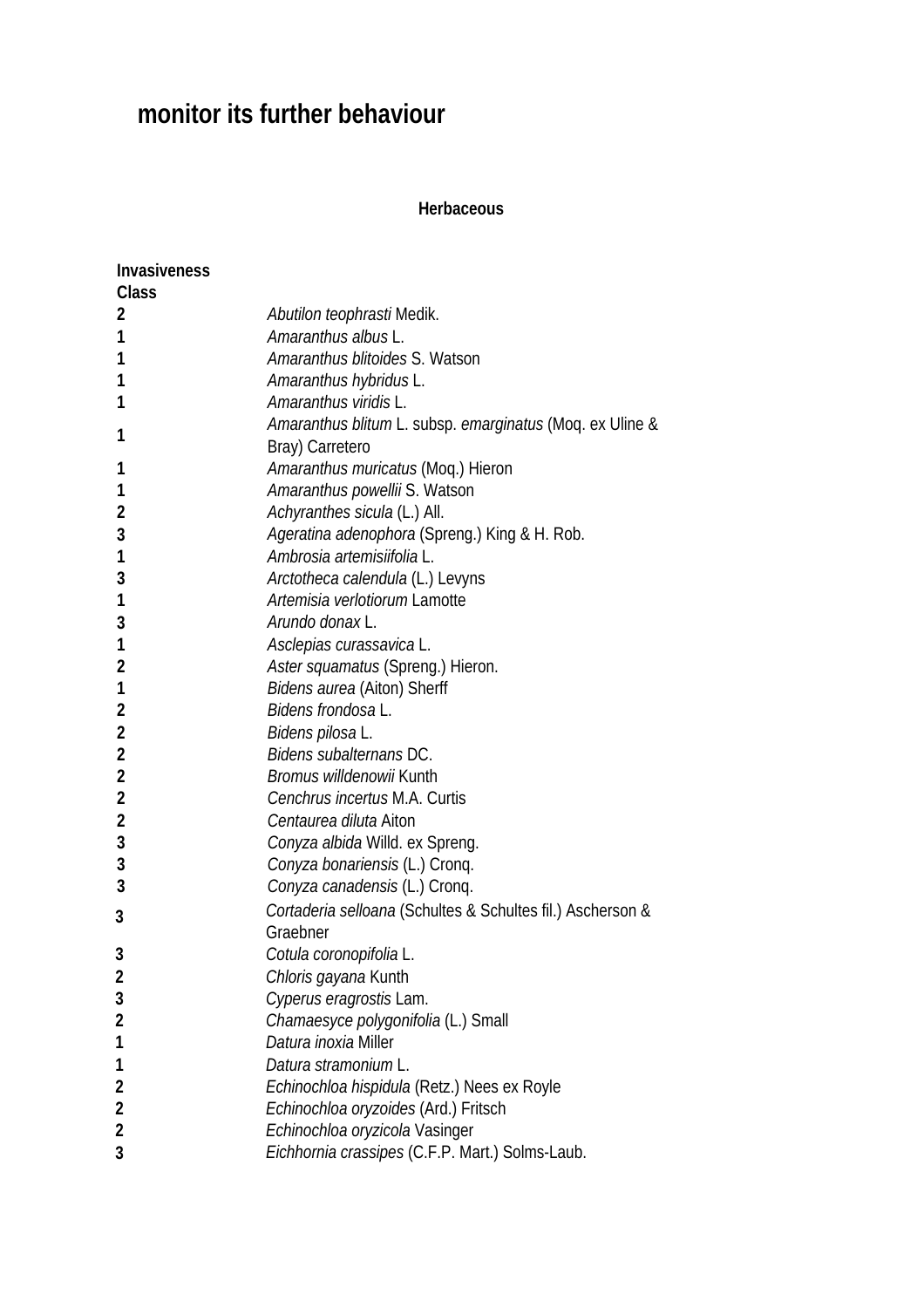| $\overline{2}$ | Eleusine indica (L.) Gaertner                |
|----------------|----------------------------------------------|
| $\overline{2}$ | Gomphocarpus fruticosus (L.) Aiton fil.      |
| $\overline{2}$ | Helianthus tuberosus L.                      |
| $\overline{2}$ | Heliotropium curassavicum L.                 |
| 1              | Impatiens parviflora DC.                     |
| $\overline{2}$ | Mirabilis jalapa L.                          |
| 1              | Oenothera biennis L.                         |
| 1              | Oenothera glazioviana Micheli                |
| 3              | Oxalis pes-caprae L.                         |
| 3              | Paspalum dilatatum Poiret                    |
| 3              | Paspalum paspalodes (Michx) Scribner         |
| 3              | Paspalum vaginatum Swartz                    |
| 3              | Pelargonium capitatum (L.) L'Hér. ex Ait.    |
| 3              | Tradescantia fluminensis Velloso             |
| 3              | Tropaeolum majus L.                          |
| $\overline{2}$ | Saccharum ravennae (L.) Murray               |
| $\overline{2}$ | Sorghum halepense (L.) Pers.                 |
| $\overline{c}$ | Spartina alterniflora Loisel.                |
| 3              | Spartina densiflora Brongn.                  |
| $\overline{2}$ | Spartina versicolor Fabre                    |
| 3              | Stenotaphrum secundatum (Walter) O. Kuntze   |
| $\overline{2}$ | Tritonia x crocosmiflora (Lemoine) Nicholson |
| 3              | Vinca difformis Pourret                      |
| $\overline{2}$ | Xanthium spinosum L.                         |
| $\overline{2}$ | Xanthium strumarium L.                       |
| $\overline{2}$ | Zygophyllum fabago L.                        |

#### **Succulents**

- *Agave americana* L.
- *Carpobrotus acinaciformis* (L.) L. Bolus
- *Carpobrotus edulis* (L.) N.E. Br.
- *Opuntia dillenii* (Ker-Gawler) Haw.
- *Opuntia imbricata* (Haw.) DC.
- *Opuntia maxima* Miller
- *Opuntia stricta* (Haw.) Haw.
- *Opuntia subulata* (Mühlenpfordt) Engelm.

#### **Lianas**

- *Araujia sericifera* Brot.
- *Fallopia baldshuanica* (Regel) J. Holub.
- *Ipomoea acuminata* (Vahl) Roemer & Schultes
- *Ipomoea purpurea* Roth
- *Ipomoea imperati* (Vahl) Griseb.
- *Ipomoea saggitata* Poiret
- *Passiflora caerulea* L.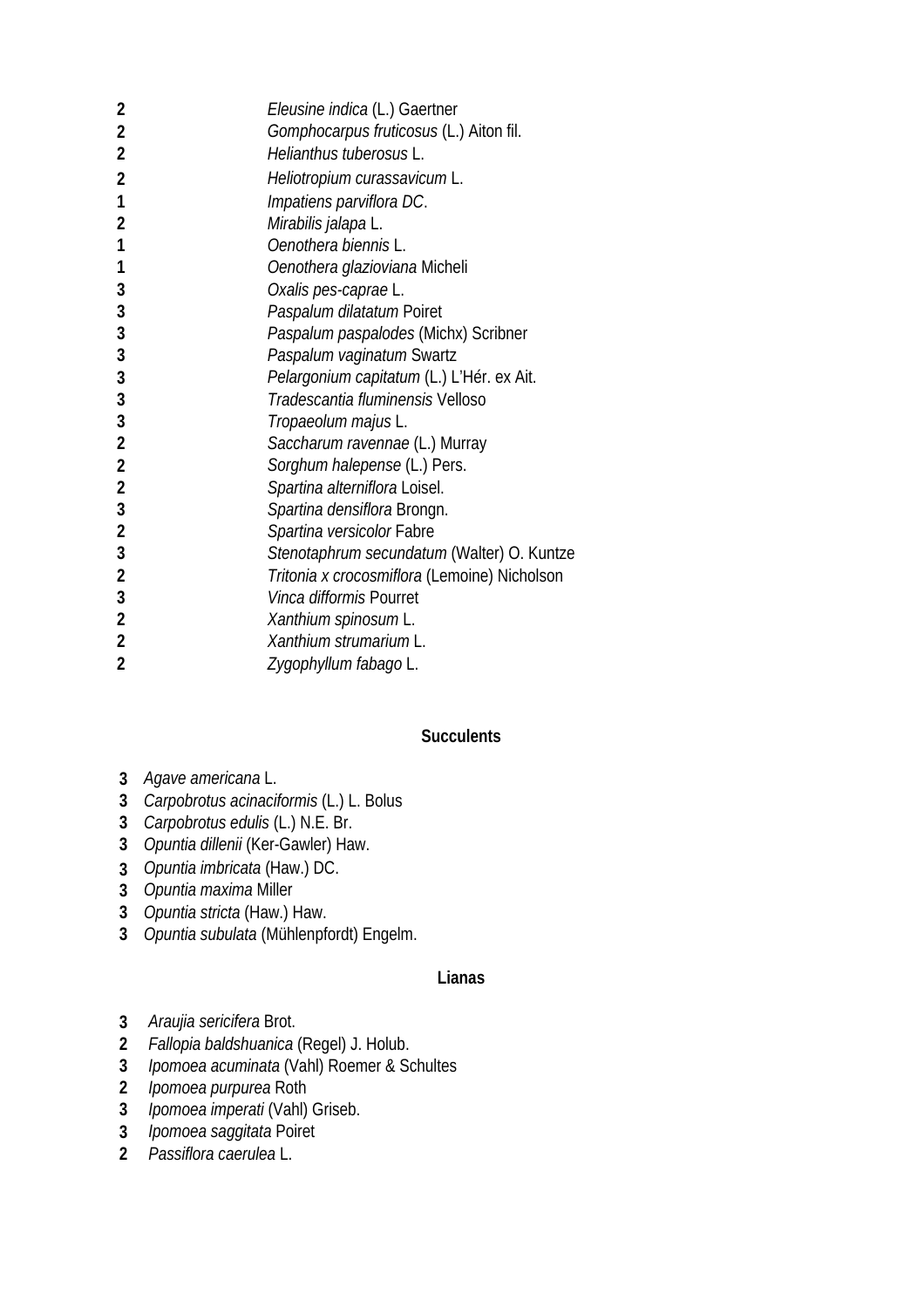#### **Woody**

- **3** *Acacia dealbata* Link
- **3** *Acacia longifolia* (Andrews) Willd.
- **3** *Acacia melanoxylon* R. Br.
- **3** *Acacia retinodes* Schlecht.
- **3** *Acacia saligna* (Labill.) Wendl. fil.
- **1** *Acer negundo* L.
- **3** *Ailanthus altissima* (Miller) Swingle
- **3** *Baccharis halimifolia* L.
- **3** *Buddleja davidii* Franchet
- **1** *Elaeagnus angustifolia* L.
- **3** *Elodea canadensis* Michx.
- **3** *Eucaliptus camaldulensis* Dehnh.
- **3** *Eucaliptus globulus* Labill.
- **3** *Reynoutria japonica* Houtt,
- **2** *Gleditsia triacanthos* L.
- **3** *Lantana camara* L.
- **3** *Leucaena leucocephala* (Lam.) De Wit
- **3** *Nicotiana glauca* R. C. Graham
- **2** *Parkinsonia aculeata* L.
- **2** *Ricinus communis* L.
- **3** *Robinia pseudacacia* L.
- **3** *Senecio inaequidens* DC.
- **1** *Schinus molle* L.
- **1** *Sophora japonica* L.
- **2** *Psidium guajava* L.
- **1** *Yucca aloifolia* L.
- **1** *Yucca elephantipes* Regel

#### *Naturalised Species Showing a* **Potential Threat to Spanish Ecosystems**

*Alternanthera caracasana Kunth Alternanthera purgens Kunth Ambrosia coronopifolia Torrey & A. Gray Ambrosia tenuifolia Sprengel Ammannia aegyptiaca Willd. Ammannia coccinea Rottb. Ammannia robusta Heer & Regel Amsinckia lycopsoides (Lehm.) Lehm. Apium leptophyllum (Pers.) F. Mueller ex Bentham Aptenia cordifolia (L. fil.) N.E. Br. Artemisia annua L. Asparagus plumosus Bak. Asparagus sprengeri Regel Aster novi-belgii L. Aster pilosus Willd. Azolla caroliniana Willd.*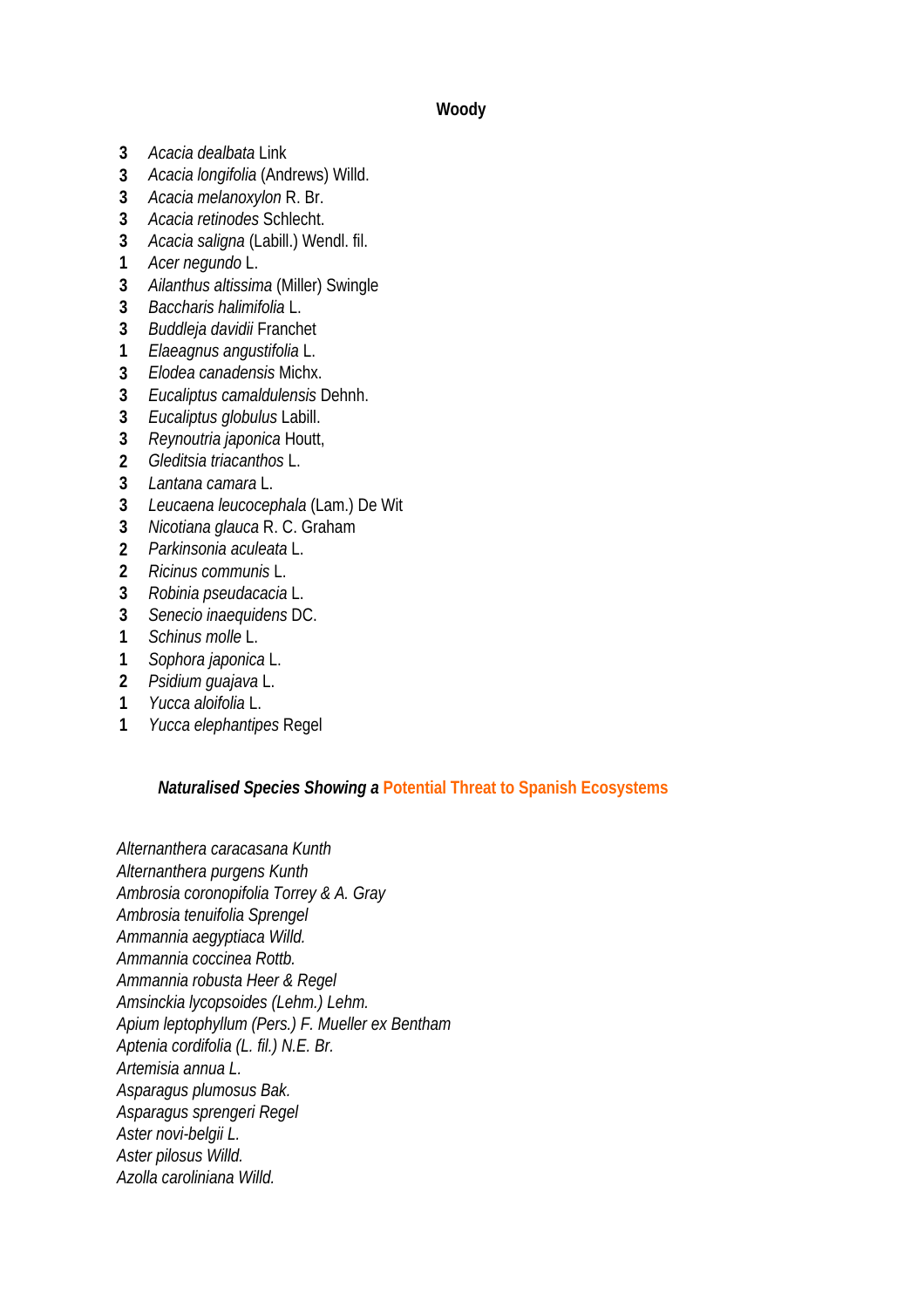*Azolla filiculoides Lam Boussingaultia cordifolia Ten. Brachiaria eruciformis (Sm.) Griseb. Carpobrotus chilensis (Molina) N.E. Br. Cestrum parqui L'Hér. Conyza blakei (Cabrera) Cabrera Conyza primulifolia (Lam.) Cuatrec. & Lourteig Coronopus didymus (L.) Sm. Cucumis myriocarpus Naudin subsp. myriocarpus Cupressus sempervirens L. Cupressus arizonica E.L. Greene Cupressus macrocarpa Hartweg. Cupressus lusitanica Miller Cuscuta campestris Yuncker Cyperus eragrostis Lam. Chamaesyce humistrata (Engelm. Ex A. Gray) Small Chamaesyce humifusa (Willd.) Prokh. Chamaesyce maculata (L.) Small Chamaesyce nutans (Lag.) Small Chamaesyce polygonifolia (L.) Small Chamaesyce prostrata (Aiton) Small Chamaesyce serpens (Kunth) Small Chenopodium ambrosioides L. Chenopodium multifidum L. Chloris virgata Swartz Eclipta prostrata (L.) L. Echinochloa colonum (L.) Link Eleusine tristachya (Lam.) Lam. Erigeron annuus (L.) Pers. Erigeron karvinskianus DC. Euphorbia polygalifolia L. Galinsoga ciliata (Rafin.) S.F. Blake Galinsoga parviflora Cav. Heteranthera limosa (Sw.) Willd. Heteranthera reniformis Ruiz & Pavón Juncus tenuis Willd. Lepidium bonariense L. Lepidium virginicum L. Lindernia dubia (L.) Pennell Lippia filiformis Schrad. Mesembryanthemum crystallinum L. Najas gracillina (A. Braun ex Engelm.) Magnus Nothoscordum inodorum (Aiton) Nicholson Oenothera rosea L'Hér. ex Aiton Oxalis articulata Savigny Oxalis corymbosa DC. Oxalis latifolia Kunth Panicum capillare L. Panicum dichotomiflorum Michx Paspalum paspalodes (Michx) Scribner*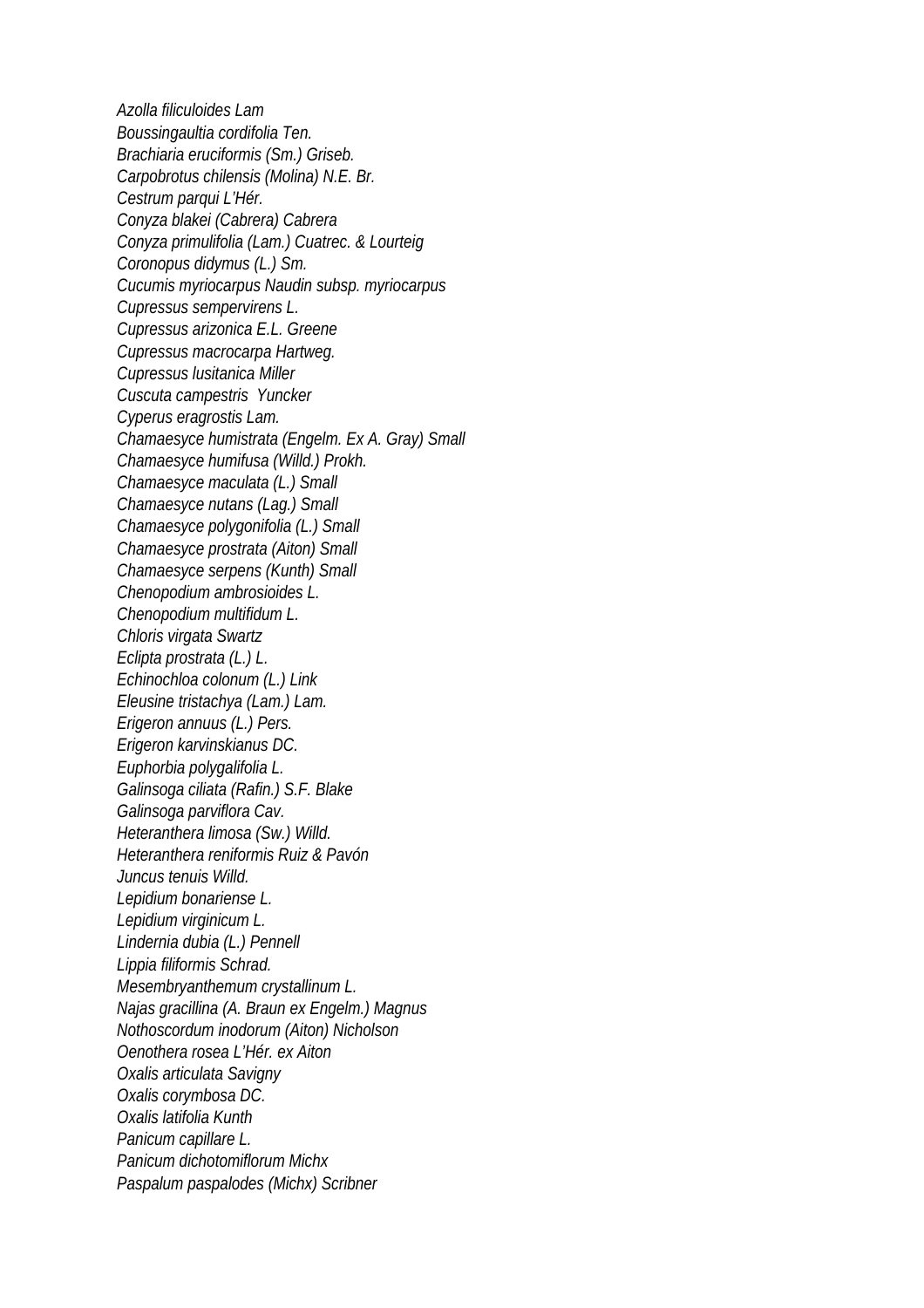*Paspalum dilatatum Poiret Phytolacca americana L. Punica granatum L. Sequiadendron giganteum (Lindl.) Buccholz Setaria geniculata (Lam.) Beauv. Salix babylonica L. Solanum chenopodioides Lam. Solanum physalifolium Rusby Solanum pseudocapsicum L. Solanum sarrachoides Sendt. Solanum sisymbrifolium Lam. Zebrina pendula Schnizlein*

**Aliens which have Showed to be Highly Invasive in Other European Countries and which may Represent a Potential Threat for Spanish Ecosystems**

(Their presence has been detected in Spain, but they are not invasive nowadays)

*Ambrosia gigantea L. (Italy) Amorpha fruticosa L. (Ukraine, Italy, Hungary) Asclepias syriaca L. (Hungary) Aster lanceolatus Willd. (Hungary) Atriplex sagittata (Czech Republic) Bunias orientalis L. (Germany) Broussonetia papyrifera (L.) Vent. (Italy) Crassula helmsii (United Kingdom, Russia) Cyclachaena xanthiifolia (Nutt.) Fresen (Ukraine) Cyperus esculentus L. (Holland) Dichondra micrantha Urban (Italy) Casuarina equisetifolia J.R. Forst. & G. Forst. (Italy) Cenchrus longispinus (Hack.) Fern. (Ukraine) Ceratostigma plumbaginoides Bunge (Italy) Eryngium pandanifolium Cham. & Schlecht. (Portugal) Echinocystis lobata (Michx) Torrey & Gray (Hungary) Fallopia sachalinensis (U.K., Germany, Czech Republic) Fallopia x bohemica (Chrtek & Chrtkóva) J. Bailey (Hungary) Geranium sibiricum L. (Ukraine) Grindelia squarrosa (Pursh) Dunal. (Ukraine) Gunnera tinctoria (Molina) Mirbel (Ireland) Hakea salicifolia (Vent.) Burtt (Portugal) Hakea sericea Schrad. Hedera hibernica (Kirchner) Bean (Hungary) Heracleum montegazzianum Somm. & Lev. (Hungary, United Kingdom, Ireland, Denmark) Hypericum calycinum L. (Italy) Impatiens balfourii Hooker fil.*